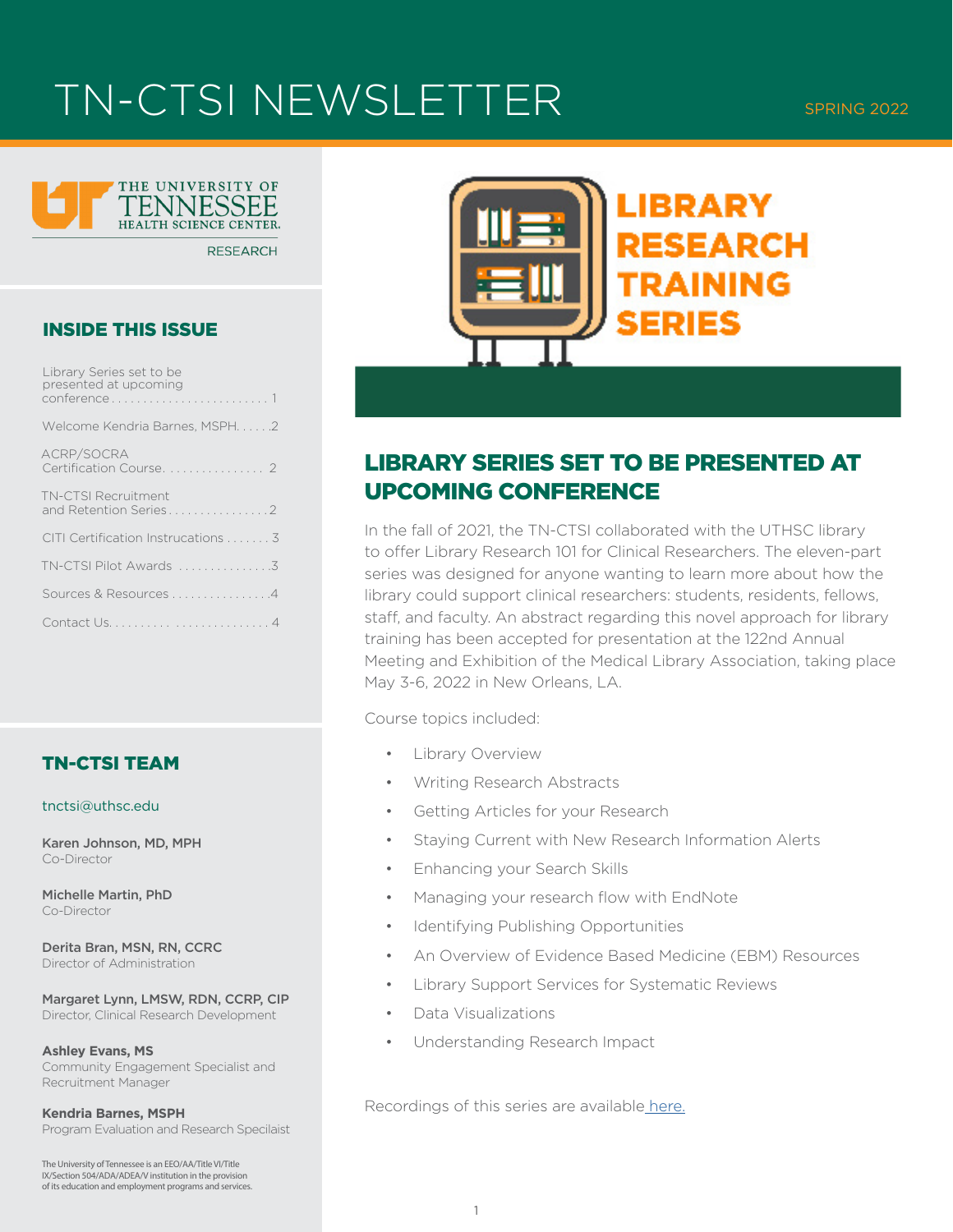# TN-CTSI NEWSLETTER SPRING 2022

### WELCOME KENDRIA BARNES, MSPH TO THE TN-CTSI!



Kendria Barnes, MSPH joins the TN-CTSI as the Program Evaluation and Research Specialist.

In this role, Mrs. Barnes will be responsible for developing and overseeing the implementation of the evaluation plan and data tracking for the TN-CTSI.

Kendria Barnes

She will develop the overall evaluation strategy and approach, and will develop and implement policies and procedures that will be used to evaluate and track the TN-CTSI programs. In addition, Mrs. Barnes will direct the collection and reporting of metrics and outcome data, analyzing and interpreting quantitative data, and utilizing data collection methods such as interviews and focus groups, to produce evaluation reports. She has eight years of public health experience at the state and local level with managing programs, conducting statewide needs assessment, policy evaluation and implementation and analyzing data.

Please join us in welcoming Kendria to the team.

## ACRP/SOCRA CERTIFICATION **COURSE**

TN-CTSI's 2022 Certification Exam Preparation Course was delivered virtually from January through March. The course is designed to prepare clinical research study staff for the SOCRA (Society of Clinical Research Associates) or ACRP (Association of Clinical Research Professionals) clinical research certification exam. The course study guide and all 18 one-hour sessions are available [here.](https://tnctsi.uthsc.edu/training-and-education/seminars-and-workshops/tn-ctsi-certification-exam-preparation-course/)

The course was a huge success, snagging over 100 registrants from across several states (Tennessee, Mississippi, Louisiana, Georgia, Alabama, and Illinois) and attendees from St. Jude, Baptist, UTHSC, Le Bonheur, West Clinic, Regional One Health, Semmes Murphy.

For more information, please send an email to [mlynn@uthsc.edu](mailto:mlynn%40uthsc.edu%20?subject=) or [dbran@uthsc.edu.](mailto:dbran%40uthsc.edu?subject=)

## TN-CTSI RECRUITMENT AND RETENTION SERIES

#### **Enhance Your Research Recruitment and Retention Practices!**

The TN-CTSI offered a 7-part series focused on one of the most challenging aspects of clinical research, recruitment and retention. The series covered the following topics:

- General Recruitment & Retention
- Planning & Preparing for Recruitment
- Utilizing Databases (featuring TriNetX & rEDW) presented by Lokesh Chinthala
- How to Create an Effective Advertisement
- Partnering with Clinicians
- Social Media in Research Recruitment

Recordings of the presentations are available [on our](https://tnctsi.uthsc.edu/training-and-education/seminars-and-workshops/recruitment-and-retention-series/)  [web](https://tnctsi.uthsc.edu/training-and-education/seminars-and-workshops/recruitment-and-retention-series/)site.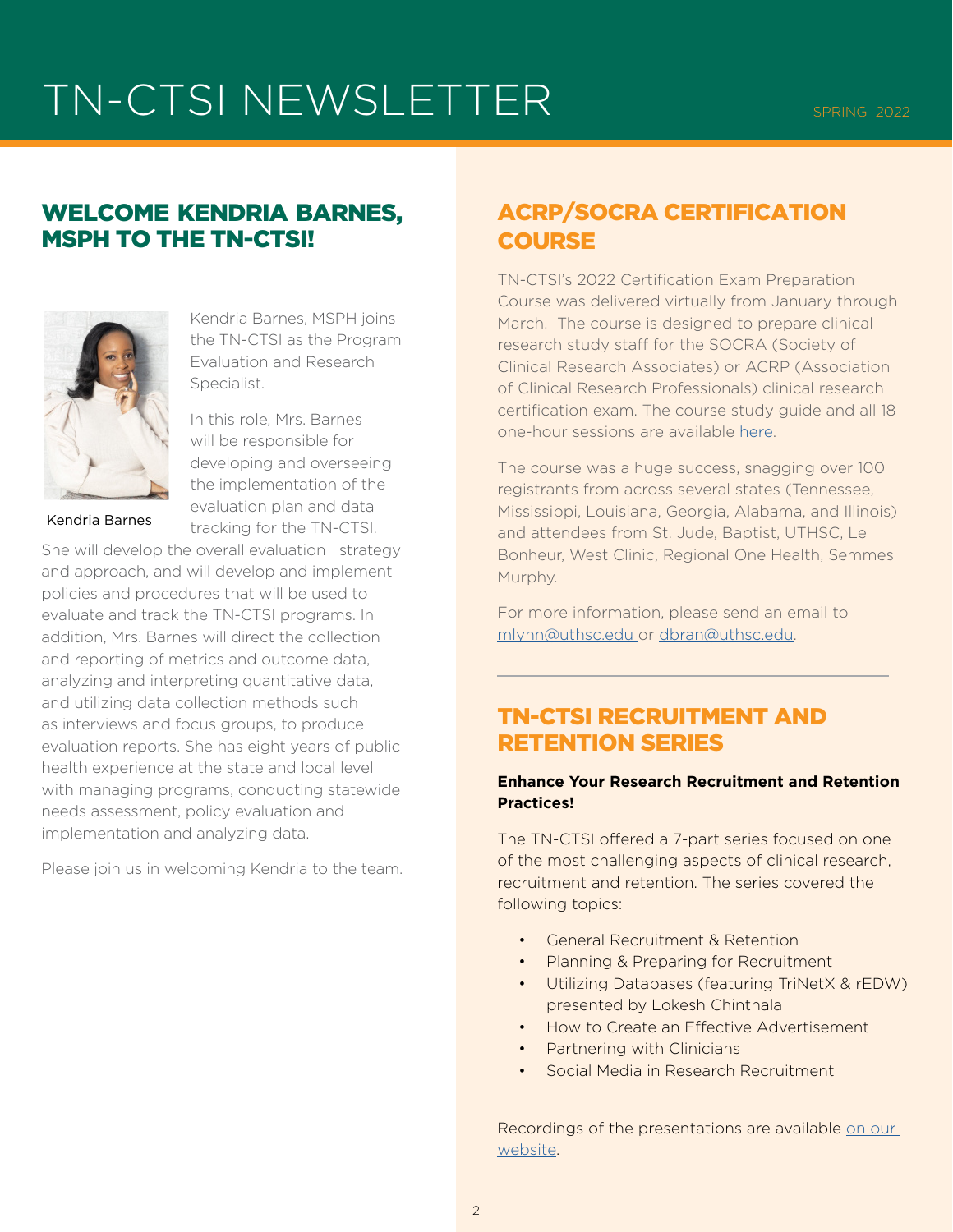## TN-CTSI NEWSLETTER SPRING 2022

### CITI CERTIFICATION INSTRUCTIONS

UTHSC has selected the CITI training program for clinical researcher training. CITI is a widely used web-based training platform that provides a variety of training courses for different aspects of clinical and non-clinical research.

Human subject protections and good clinical practice courses are mandatory for clinical

researchers. Additional courses may be required based on other research activity, e.g., responsible conduct of research, animal welfare, conflicts of interest, bio-safety, etc. These courses may be assigned through an institutional office, department or program. More information about the CITI training program can be found [here](https://tnctsi.uthsc.edu/training-and-education/citi-links-and-information/).

### TN-CTSI PILOT AWARDS

The overall goal of the Clinical and Translational Pilot Project Program is to accelerate clinical and translational research through prioritizing, soliciting, reviewing, funding, and supporting the most promising investigator-initiated pilot projects.

The program provides seed funding for highly innovative clinical and translational research in priority areas, such as rural health outcomes, health equity, informatics, and team science.

The TN-CTSI awarded Dr. Karen Derefinko \$30,000 for her project entitled "Opioid Reduction for Total Knee Replacement Patients".

This translational study capitalizes on crossdisciplinary collaboration between Preventive Medicine and Orthopaedic Medicine by identifying a public health concern and addressing it through prevention rather than treatment, once a problem with misuse or addiction has arisen. The team has worked together using Psychology and Orthopaedic Medicine to identify non-narcotic analgesia to

assist patients in reducing opioid use following surgery, and developed an intervention that is palatable to patients prior to and after surgery to ensure its uptake and acceptance. In addition, they received consultation from a pain psychologist from Jacobs School of Medicine and Biomedical Sciences - University at Buffalo on a mindfulness technique for pain management, which was added to their intervention. It is believed this addition of mindfulness will make the intervention more interesting to multiple NIH institutes. A meeting is being scheduled with a program officer from The National Institute of Arthritis and Musculoskeletal and Skin Diseases (NIAMS) regarding a 5-year randomized control trial application (R01).

To date, the Clinical and Translational Pilot Project Program has awarded a total of \$135,000 to seven UTHSC researchers since its 2018 founding.

Be on the lookout for an upcoming call for submissions!